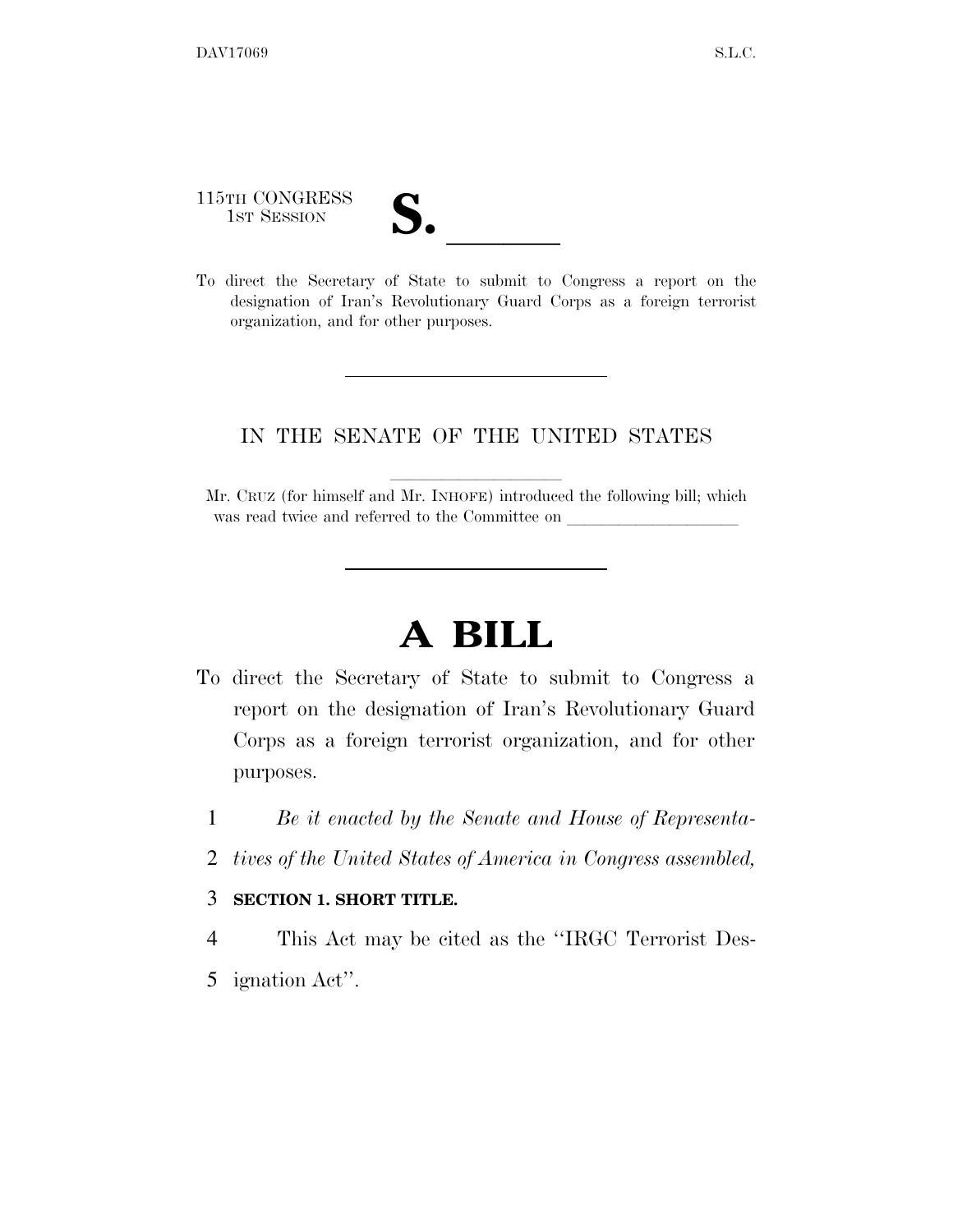$\overline{2}$ 

| 1              | SEC. 2. REPORT ON DESIGNATION OF IRAN'S REVOLU-         |
|----------------|---------------------------------------------------------|
| $\overline{2}$ | TIONARY GUARD CORPS AS A FOREIGN TER-                   |
| 3              | RORIST ORGANIZATION.                                    |
| $\overline{4}$ | (a) SENSE OF CONGRESS.—It is the sense of Con-          |
| 5              | gress that                                              |
| 6              | (1) Iran's Revolutionary Guard Corps meets the          |
| 7              | criteria for designation as a foreign terrorist organi- |
| 8              | zation as set forth in section 219 of the Immigration   |
| 9              | and Nationality Act (8 U.S.C. 1189); and                |
| 10             | (2) the Secretary of State should designate             |
| 11             | Iran's Revolutionary Guard Corps as a foreign ter-      |
| 12             | rorist organization under such section 219.             |
| 13             | (b) REPORT.—                                            |
| 14             | $(1)$ REPORT REQUIRED.—Not later than 30                |
| 15             | days after the date of the enactment of this Act, the   |
| 16             | Secretary of State, in consultation with the Director   |
| 17             | of National Intelligence, shall submit to the appro-    |
| 18             | priate committees of Congress—                          |
| 19             | (A) a detailed report on whether Iran's                 |
| 20             | Revolutionary Guard Corps meets the criteria            |
| 21             | for designation as a foreign terrorist organiza-        |
| 22             | tion as set forth in section 219 of the Immigra-        |
| 23             | tion and Nationality Act (8 U.S.C. 1189); and           |
| 24             | (B) if the Secretary determines that Iran's             |
| 25             | Revolutionary Guard Corps does not meet the             |

criteria set forth under such section 219, a de-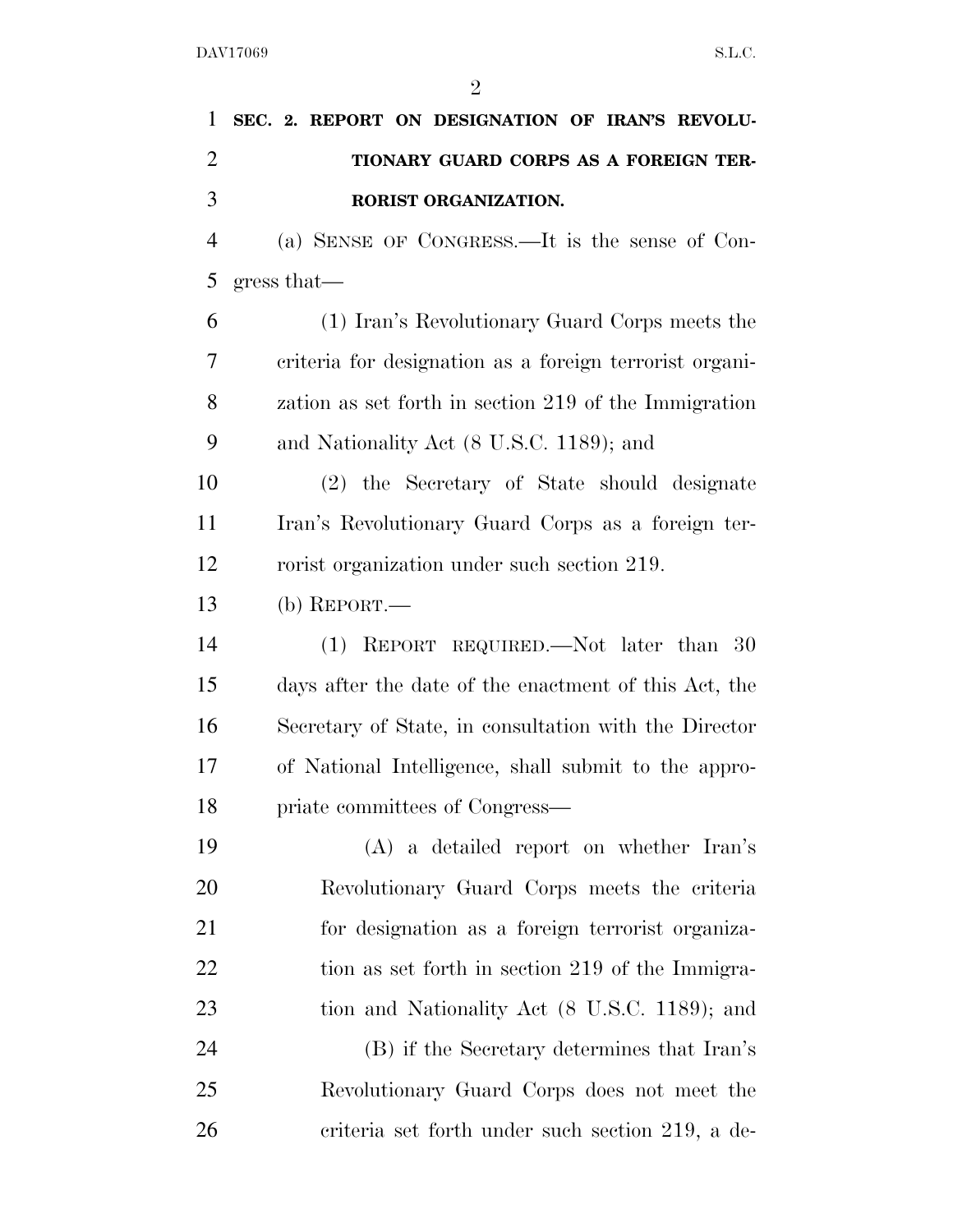| $\mathbf{1}$   | tailed justification as to which criteria have not |
|----------------|----------------------------------------------------|
| $\overline{2}$ | been met.                                          |
| 3              | (2) FORM.—The report required by paragraph         |
| $\overline{4}$ | $(1)$ shall—                                       |
| 5              | $(A)$ be submitted in unclassified form, but       |
| 6              | may include a classified annex; and                |
| 7              | (B) be made available only in electronic           |
| 8              | form and shall not be printed, except if a print-  |
| 9              | ed copy is requested by an office of the legisla-  |
| 10             | tive branch.                                       |
| 11             | (3) APPROPRIATE COMMITTEES OF CONGRESS             |
| 12             | DEFINED.—In this subsection, the term "appro-      |
| 13             | priate committees of Congress" means—              |
| 14             | (A) the Committee on Armed Services, the           |
| 15             | Committee on Banking, Housing, and Urban           |
| 16             | Affairs, the Committee on Foreign Relations,       |
| 17             | the Committee on the Judiciary, the Committee      |
| 18             | on Homeland Security and Governmental Af-          |
| 19             | fairs, and the Select Committee on Intelligence    |
| 20             | of the Senate; and                                 |
| 21             | (B) the Committee on Armed Services, the           |
| 22             | Committee on Financial Services, the Com-          |
|                |                                                    |
| 23             | mittee on Foreign Affairs, the Committee on        |